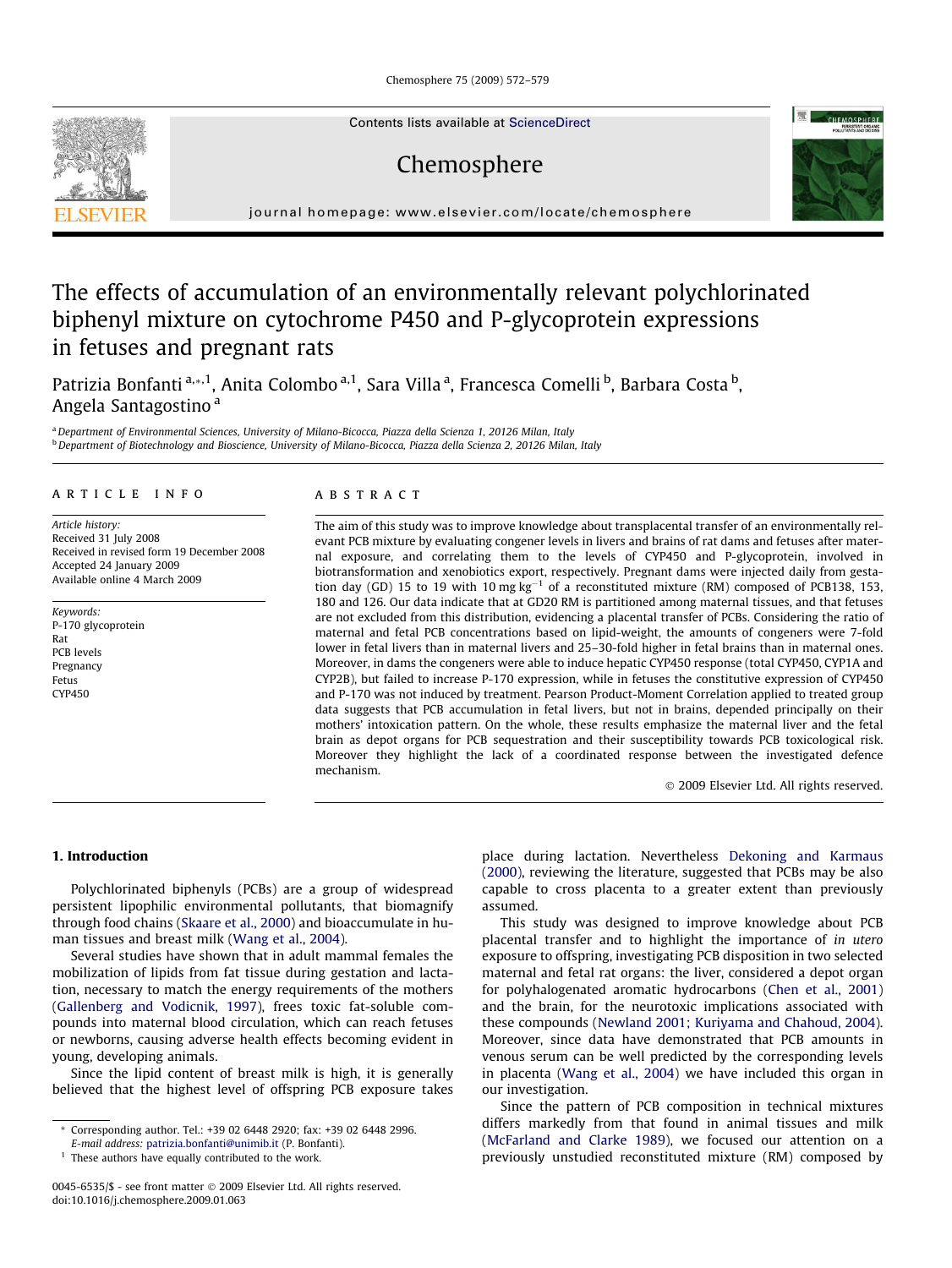selecting PCB138, PCB153 and PCB180, as environmentally relevant congeners in terms of abundance in biological matrices, and a dioxin-like congener, PCB126, generally detected in trace because of its very high toxicity. The first three congeners were present in the mixture at the same concentration in order to determine what fraction of the dose for each congener is then taken up and retained by the tissues considered. The treatment was carried out on pregnant dams from day 15 to day 19 of gestation, because it is known that fetal mass increases by 10-fold during this period, thus determining an increase in the disposition of PCB from the maternal lipid reserves into the fetus. Moreover, the scarcity of studies on levels of different PCB congeners correlated to the state of biotransformation activities and to the expression of defence mechanisms during pregnancy led us to investigate the modulation of CYP450 and plasma membrane glycoprotein P-170 in gestational day 20 (GD20) placenta and maternal and fetal organs, in order to identify a toxicological profile of the tested mixture.

Indeed, PCB mixtures or individual congeners are agonists for several cellular and nuclear receptors and are effective mixed function oxidase system inducers. In particular PCB153 and 180 are phenobarbital type inducers (CYP2B isoforms), PCB126 is a 3 methylcholantrene (3-MC) type inducer (CYP1A isoforms) while PCB138 is a mixed type inducer [\(McFarland and Clarke 1989\)](#page-7-0). However, less is known about the interaction of PCBs with P-170, an energy dependent drug efflux transporter that prevents intracellular accumulation of a wide variety of structurally diverse substrates. P-170, originally seen in mammalian tumor cell lines, was later detected in intestinal epithelial cells, capillary endothelium of blood-brain, blood testis barrier and placenta trophoblast ([Novotna](#page-7-0) [et al., 2004](#page-7-0)) where it assumes a protective role and influences the pharmacokinetics of drugs ([Lin and Yamazaki, 2003\)](#page-7-0). Taking this into consideration, we examined the modulation of P-170 protein levels to show a possible complementary and/or synergic action with CYP450 in PCB disposal.

The results obtained here can contribute to filling the gaps of systematic studies regarding the toxic properties of a PCB mixture during mammal development.

#### 2. Materials and methods

## 2.1. Chemicals

PCB138 (2,2',3,4,4',5' hexachlorobiphenyl), PCB153 (2,2',4,4', 5,5' hexachlorobiphenyl), PCB180 (2,2',3,4,4',5,5' eptachlorobiphenyl), PCB126 (3,3',4,4',5 pentachlorobiphenyl) (purity > 99%), the standards of PCB30, 40, 128 and 141, used as internal or recovery standards were supplied by Dr. Esternstorfer (Germany). All solvents (residue analysis grade, Merck) were checked by gas chromatography (GC) before use. Sulphuric acid superpure for trace analysis was purchased from Carlo Erba (Italy). Pre packed florisil columns (Ultra-clean SPE Florisil 500 mg/4 mL) were purchased by Alltech. Cellulose extraction thimbles for soxhlet were purchased by Albet (Spain). Protease inhibitor cocktail and the enhanced chemiluminescence (ECL) detection kit were purchased from Roche. The antibody C219 against P-170 and policlonal antibodies against CYP4501A1/2 and CYP4502B1/2 were purchased from Alexis and Chemicon, respectively. All other chemicals were obtained from Sigma.

## 2.2. PCB mixture

The reconstituted PCB mixture (RM) was composed by PCB138, 153 and 180 at the same concentration (each representing one third of the total), while PCB126, normally present in trace in biological extracts, was added to the total mixture in a 1/10 000 ratio.

These congeners were dissolved in peanut oil (20 mg mixture mL $^{\rm -1}$ oil) in order to prepare a solution suitable for subcutaneous injection. The subcutaneous route was used to ensure complete absorption.

## 2.3. Animals and treatment

Time-pregnant Sprague-Dawley rats (Charles River, Italy) were obtained on GD2 (GD0 = day that sperm was detected in vaginal smear test). Upon arrival, rats were housed individually in clean polypropylene cages and maintained in a controlled environment with constant temperature (21  $\pm$  1 °C), humidity and a light/dark cycle 12 h. All animals received a standard pellet diet and tap water ad libitum.

Pregnant rats were divided randomly into two groups, each consisting of 5 animals.

Group I: received subcutaneous injection of RM at a dose of 10 mg kg<sup>-1</sup> body weight/die (0.5 mL kg<sup>-1</sup>). Group II: control rats were given plain peanut oil. The rats in each group received the RM or peanut oil (control) daily from GD15 to GD19. On GD20 all dams were sacrificed by decapitation and the fetuses removed by caesarean section. Maternal weights were monitored throughout gestation, while the fetus number from each litter and nest weight were recorded after caesarean section. Moreover, the fetus' sex was assessed by screening for the presence of the SRY gene in DNA on a brain fragment ([Pravettoni et al., 2005](#page-7-0)). The average of fetus number obtained by each dam was 13.66 ± 1.53 for control group and  $13.00 \pm 1.73$  for PCB treated group, while the sex ratio (Male/Female) was 1.2 for control and 0.94 for PCB treated group.

Livers and brains of both dams ( $n = 5$  for each group) and fetuses ( $n = 6$ , randomly selected from the litter of each dam), as well as placentas were collected, split in three portions, snap frozen in liquid nitrogen and stored at  $-80$  °C to estimate bioaccumulation, CYP450 content, CYP1A1 and CYP1A2, CYP2B1/2 and P-170 expression. Liver samples for total content of cytochrome P450 assay were processed immediately. Each measure was carried out on each single animal except for bioaccumulation analysis, where three fetal samples were pooled.

#### 2.4. Dose calculation

Since this study is a part of an extensive investigation aimed to evaluate the PCB potential action to sex-steroid driven brain differentiation, which takes place in the last third of gestation (GD15) to weaning (post natal day 21) the treatment regimen scheduled a chronic administration of the RM with an initial loading dose over GD15–19, followed by maintenance doses given twice a week until weaning, providing an average RM daily intake of 4 mg  $kg^{-1}$  body weight.

#### 2.5. PCB quantification

All samples (pools from three fetuses, 0.1 g total) were homogenized with sodium sulphate anhydrous, spiked with 25 ng of PCB40 and 128 to check recovery efficiencies of methodology and Soxhlet extracted for 24 h in n-hexane. The extracts were reduced in a rotary evaporator under vacuum to 5 mL, concentrated in a vial under a gentle nitrogen flow to 2 mL, then an equal volume of sulphuric acid was added and vortexed for 5 min. Hexane layers were pipetted off and charged on Ultra-clean SPE Florisil, which was eluted with 8 mL of ethylacetate: hexane 1:1 and 1 mL of hexane. The sample, reduced under gentle stream of nitrogen to 0.5 mL, was transferred to 2 mL GC vials. All extracts were further concentrated to facilitate solvent exchange to  $25 \mu L$  of dodecane containing two internal standards (PCB30 and 141) for subsequent PCB quantification analysis.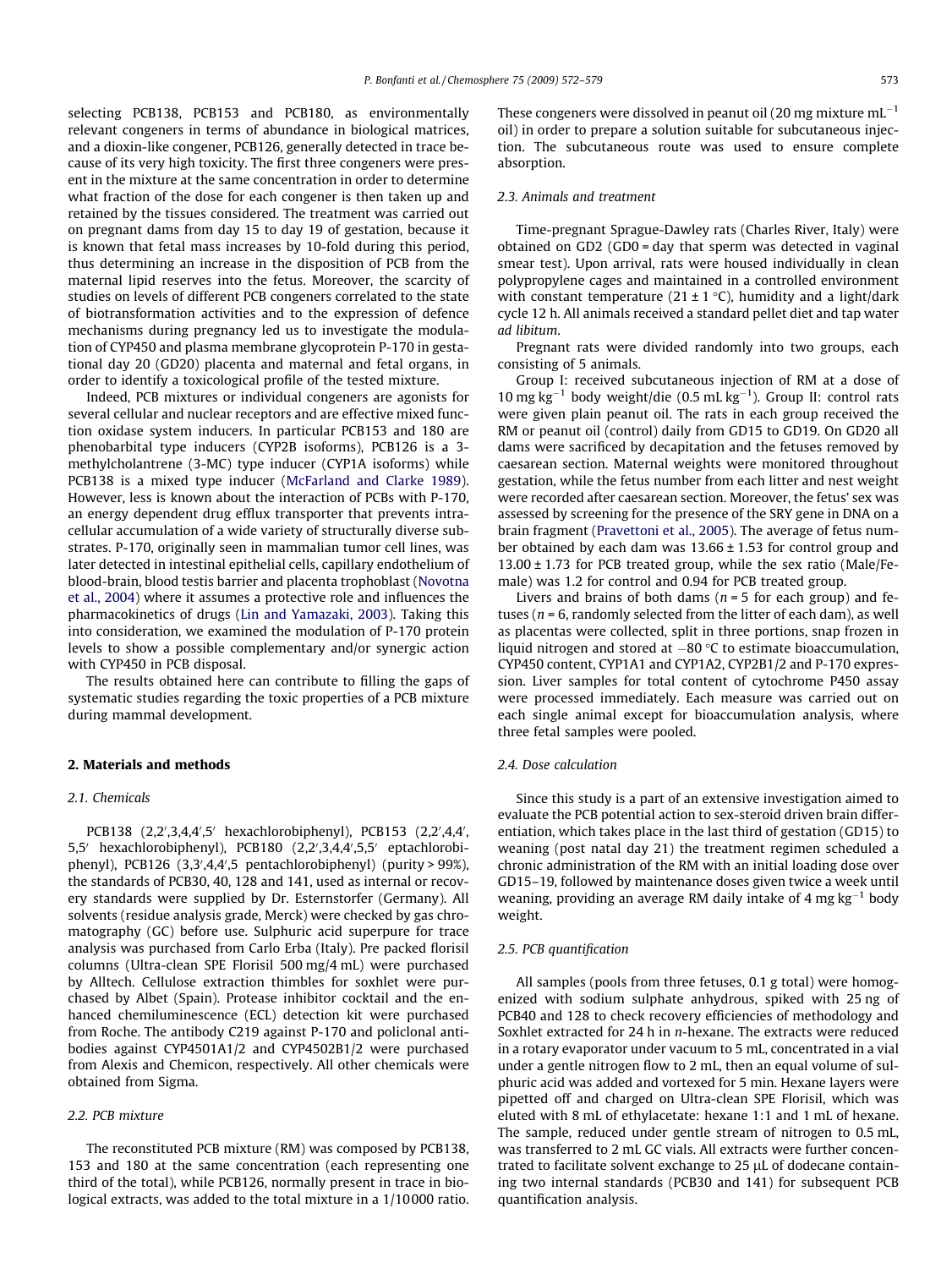The extracts were analyzed by Gas Chromatography (gas chromatograph Agilent 6890 N equipped with a 50 mCPSil8 column 0.25 mm i.d. and 0.25 um film thickness), coupled with Mass Selective Detector (Agilent MSD 5973N), positive electron impact (EI+) source in SIM mode. Samples  $(2 \mu L)$  were injected by an Agilent 7683 auto injector, with the injection port at  $250 \degree C$  in splitless mode. The carrier gas was helium, and the flow rate 1 mL min<sup>-1</sup>. The oven program was: 100 °C for 2 min, 20 °C min<sup>-1</sup> –140 °C, 4 °C min<sup>-1</sup> -200 °C, 200 °C for 13 min, 4 °C min<sup>-1</sup> -300 °C, 300  $\degree$ C for 10 min. The quadrupole MS was set in selected ion monitoring mode (SIM), with an EI+ source, a source temperature of 250  $\degree$ C, interface temperature of 280 C. The mean recovery of each analyte ranged between 70% and 110% and reproducibility was calculated by means of a triplicate analysis giving an overall 10% error. A series of procedural blanks were analyzed periodically. Reported values were blank corrected. Method detection limit was determined as the instrument detection limit of the lowest concentration standard of each analyte, which was 0.5 pg  $\mu$ L $^{-1}$ for each congener. Analytical (instrument) variation is typically <10% as measured by repeated injections of samples.

The lipid content of each sample was determined by evaporating the extract, obtained by 2 h ultrasonic extraction of a mixture of hexane-acetone, in an oven at 105  $\degree$ C for 1 h. The percent lipids by dry weight were calculated by weighing the extracts evaporated.

#### 2.6. Microsome preparation for cytochrome P450 analysis

Fragments of about 0.5 g from livers and brains of dams and fetuses were homogenized in ice-cold 0.15 M KCl (v:w) and centrifuged at 9000g, at  $4 \text{ }^{\circ}$ C for 10 min. Supernatants were then ultra centrifuged at 100000g, at  $4 °C$  for 1 h in order to obtain microsomal pellets which were stored at –80 °C until analyzed.

#### 2.7. Spectrophotometric cytochrome P450 assay

The hepatic total content of cytochrome P450 was determined spectrophotometrically in fresh liver samples, according to [Omura](#page-7-0) [and Sato \(1964\)](#page-7-0). The specific content of cytochrome P450 (nmol $\rm mg^{-1}$  protein) was calculated according to Lambert–Beer's Law using an extinction coefficient value for cytochrome P450 of  $0.091$  nM cm<sup>-1</sup>.

#### 2.8. Total membrane protein preparation for P-170 analysis

Total membrane proteins from placentas as well as from livers and brains both of dams and fetuses were obtained according to [Novotna et al. \(2004\)](#page-7-0) with minor modifications. Briefly, the frozen organs were weighed and homogenized with a motor driven Potter–Elvehjem homogenizer in ice-cold buffer (1:10 w/v) (pH 7.4) containing 250 mM sucrose, 10 mM Tris, 5 mM EDTA and protease inhibitor cocktail. The homogenates were centrifuged at 10000g for 10 min at 4  $\degree$ C and the supernatants again centrifuged at 36000g for 70 min at 4  $\degree$ C. The pellets were suspended in a small volume of homogenization buffer and stored at  $-80$  °C.

#### 2.9. SDS-PAGE and immunoblotting

Aliquots of each sample were used for protein determination according to [Bradford \(1976\).](#page-7-0) Plasma membrane proteins for P-170 (50 µg/well) and microsomal proteins for CYP1A1, CYP1A2 and CYP2B1/2 isoforms (40  $\mu$ g/well for livers and 100  $\mu$ g/well for brains), obtained from individual dams ( $n = 5$  for both control and PCB treatment) and fetuses ( $n = 6$  randomly selected from the litter of each dam), were mixed with sample buffer, loaded onto 7.5% or 10% SDS-polyacrylamide gel, respectively, and run

electrophoretically. The proteins were transferred overnight (O/N) to nitrocellulose membranes and the blots were probed with appropriate antibodies. Briefly, blots were blocked O/N at  $4^{\circ}$ C with PBS-BSA 5% and incubated for 2 h with antibodies against P-170 (1:40) and CYP1A1/2 or CYP2B1/2 (1:1000) for hepatic microsomes, and with an O/N incubation at  $4^{\circ}$ C for brain microsomes.

Detection of P-170 was achieved by using an alkaline phosphatase-conjugated secondary antibody (1:30 000) with nitro blue tetrazolium and 5-bromo-4-chloro-3-indolyl phosphate as substrates for the phosphatase reaction. Cytochrome P450 isoforms were detected with an enhanced chemiluminescence (ECL) detection kit after 1 h incubation with the secondary antibody (anti-rabbit IgG, peroxidase linked F(ab')2 fragment, 1:1500).

At least three independent blots for each liver and brain sample (dams  $n = 5$  for each group and fetuses  $n = 6$  for each dam) were performed and the quantification of the signal was analyzed using computerized densitometry of scanned images (Biorad, Quantity One). Any change in protein levels was expressed as percentage over control.

## 2.10. Statistical analysis

Data were statistically analyzed by the Statgraphics plus program for Windows (version 5.1, MD, USA) or by GrephPad Prism 4. ANOVA and the Duncan Multiple Range test was applied when normality and homogeneity of variance were satisfied. Data which did not conform to the assumptions, were analyzed by the Kruskal–Wallis test (a test for differences of location in ranked data grouped by single classification) and the Dunns test for comparing pair of groups as post test.

In order to determine the relationship among pairs of variables the Pearson Product-Moment Correlation Coefficient was computed. In order to establish and estimate the relationship between kinetic parameters in mothers and fetuses and in placenta, Product-Moment Correlation Coefficients were calculated for 10 parameters describing the fetuses of the mothers exposed to PCB RM. In particular, the parameters considered were: total PCB content expressed as the sum of PCB congeners in fetal and maternal livers and brains, and in placenta, cytochrome P450 hepatic total content both in maternal and fetal livers, P-170 expression in fetal and maternal livers and in placenta.

#### 3. Results

#### 3.1. Maternal and fetal outcome data

Administration of PCB RM from GD15 to GD19 to time pregnant rats has not produced any signs of maternal toxicity as well as statistically significant changes in body weight gain. Amount of resorption, litter size, sex ratio and fetuses' GD20 body weight were not at all affected.

#### 3.2. Levels of PCB congeners in maternal and fetal tissues

PCB levels were analyzed in livers and brains of dams and fetuses at GD20, and in placentas. None of the dosed congeners were detected in any batches of sample blanks, representing the level of reagent and laboratory contamination, as well as in all control samples. Detectable amounts of PCB138, PCB153 and PCB180 were identified in all maternal and fetal samples, while PCB126 concentration was less than the detection limit in all samples. Since adult lipid content is greater than that of fetuses, both wet weight and lipid normalized PCB values were used in our subsequent analysis.

In GD20 pregnant rats, the levels of PCB congeners detected in livers were approximately 55-fold higher than in brains if based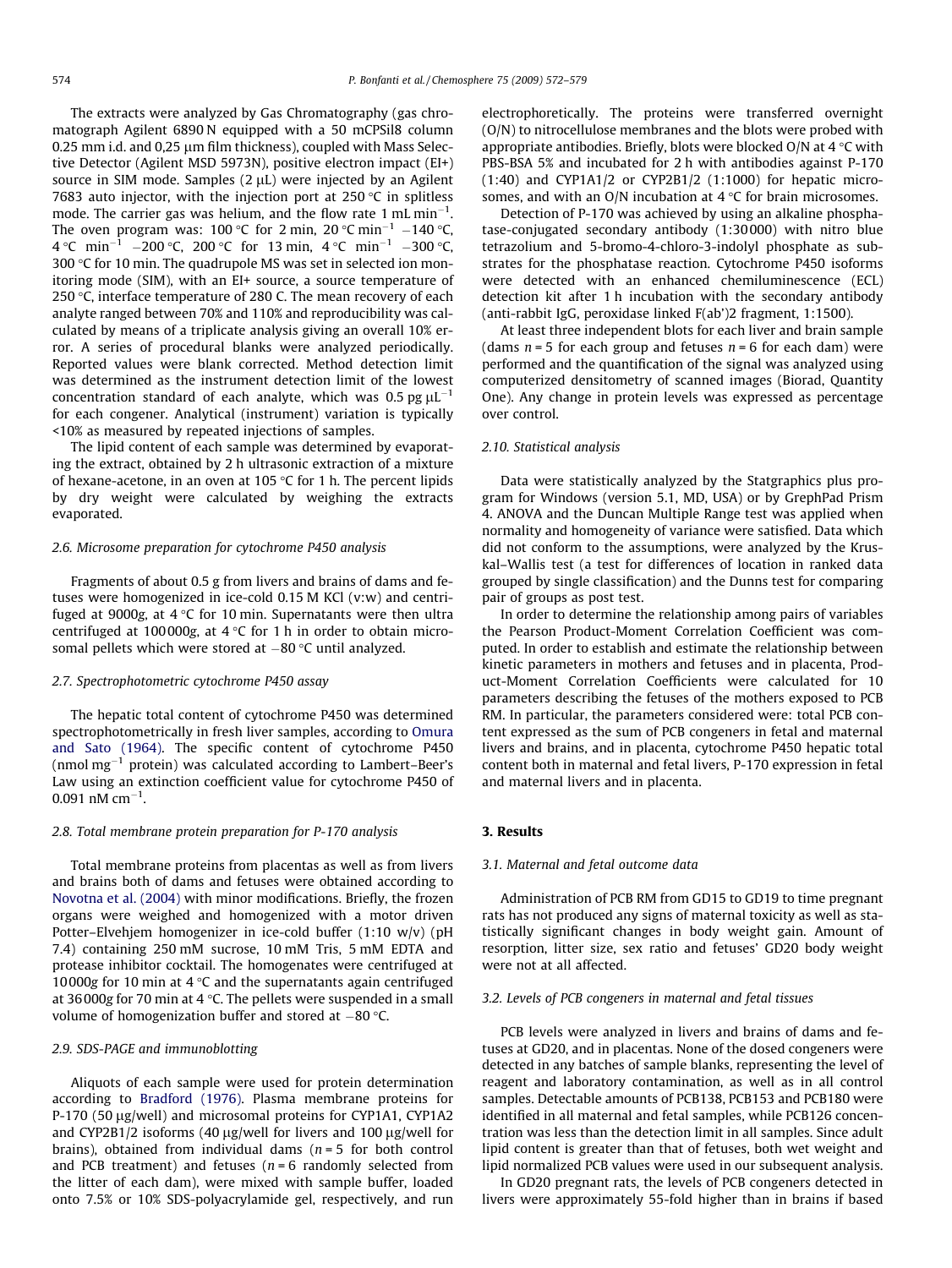

Fig. 1. Liver and brain lipid-weight (A), liver and brain wet weight (B) placenta lipid-weight (C) and placenta wet weight (D) concentrations of PCB congeners in GD20 pregnant rats exposed from GD15 until GD19 to the PCB RM. The values are reported as mean  $\pm$  SEM ( $n = 5$  for livers and brains;  $n = 6$  for placentas). (#) Statistically significant difference as compared to 153 and 138 ( $\#p \leq 0.05$  with ANOVA and the Duncan Multiple Range test); (\*) Statistically significant differences as compared to the brain ( $\dot{p} \leqslant 0.05$  with ANOVA and the Duncan Multiple Range test); (n.d.) not detected.



Fig. 2. Liver and brain lipid-weight (A) and wet weight (B) concentrations of PCB congeners in female and male fetuses GD20 from mothers exposed to the PCB RM. The values are reported as mean ± SEM (n = 6 from each litter). (\*) Statistically significant differences between liver and brain (\* $p \leqslant 0.05$  with ANOVA and the Duncan Multiple Range test); (n.d.) not detected.

on lipid-weight (Fig. 1A), or about 5-fold higher if referred to wet weight (Fig. 1B). In both cases, statistical analysis showed that the PCB levels measured in livers are significantly higher than those in brains ( $p \le 0.05$ ). Moreover, while in brains the three congeners detected accumulate to the same extent, in liver PCB180 levels are statistically higher than those of PCB153 and 138 ( $p \le 0.05$ ).

Also placenta demonstrated a moderate capability in PCB accumulation (Fig. 1C and D), evidencing PCB levels only about 2-fold lower than maternal livers if referred to the wet weight, (Fig. 1B) and 4-fold lower if referred to the lipid-weight (Fig. 1A). As in brains, the levels of the three congeners in placenta were not statistically different. The concentration and the distribution pattern of the different congeners in fetal compartments were different from that in dams. Indeed, if compared to the fetal liver, the accumulation of PCB congeners in fetal brains was similar when normalized to wet weight (Fig. 2B) or 3-fold higher based on lipid-weight, with a statistically significant difference (Fig. 2A). Moreover, even if the PCB levels in females are slightly higher than in males, this difference is not significant.

In contrast to the maternal liver PCB pattern, the little difference between PCB180 and the other two congeners in fetal livers was statistically insignificant.

Considering the ratio of maternal and fetal PCB concentrations based on lipid-weight, the amounts of the compounds were approximately 7-fold lower in fetal than in maternal livers and 25–30-fold higher in fetuses than in maternal brains.

If the average ratios of PCB levels in maternal and fetal tissues relative to those in placenta are considered, it appears evident that only the ratio of maternal liver levels relative to those in placenta tended to be greater than one (Fig. 3), whereas the ratio of the lev-



Fig. 3. Ratios of PCB levels in maternal livers (MLivers), maternal brains (MBrains), fetal livers (FLivers) and fetal brains (Brains) relative to the levels in placenta.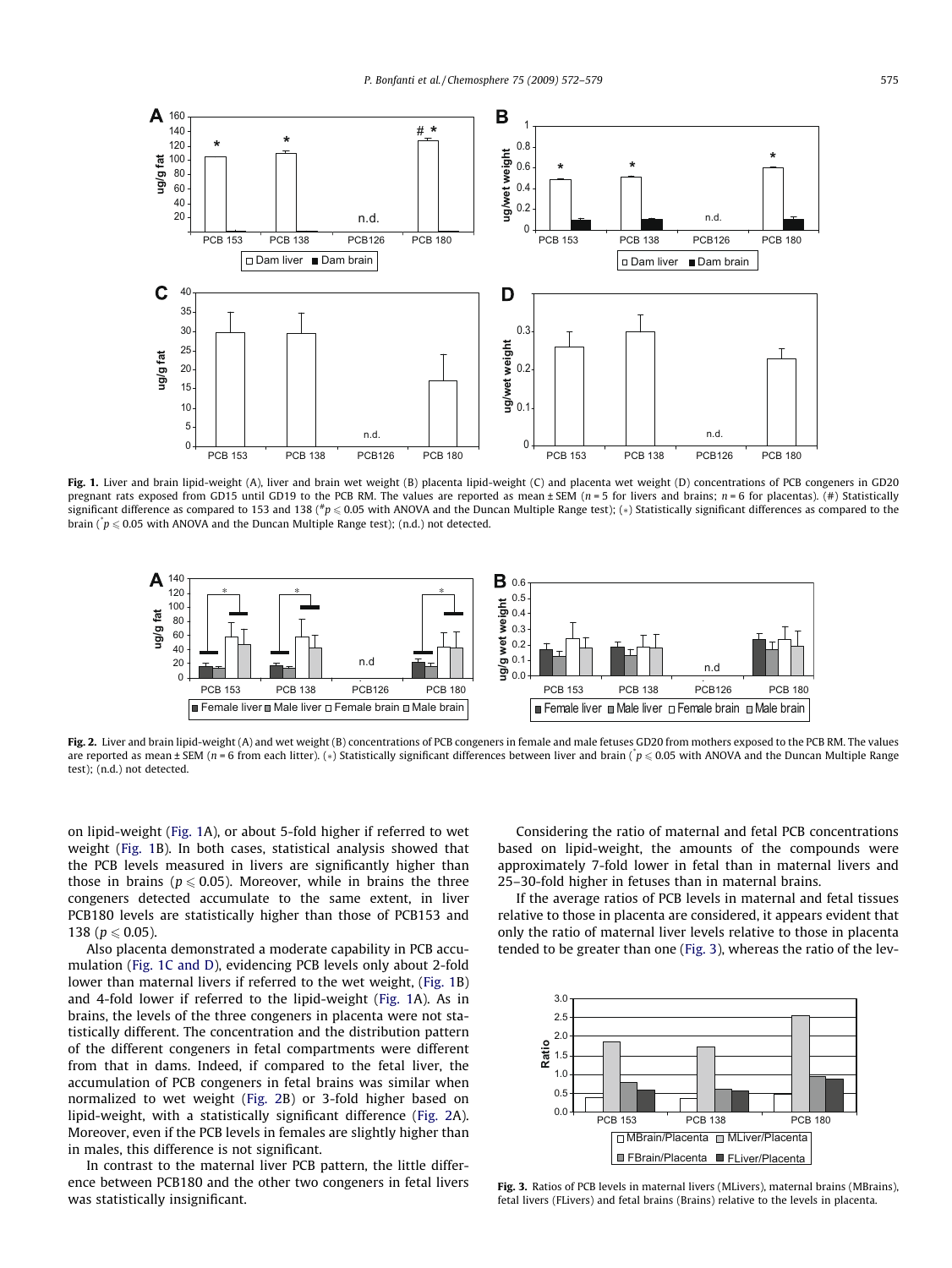

Fig. 4. Representative Western blots of CYP1A1/2, CYP2B1/2 and P-170 glycoprotein. CYP1A1/2 and CYP2B1/2 in GD20 control and exposed dam livers and brains (A) and in control and exposed fetus livers and brains (B). Each lane represents microsomal proteins (40 µg for liver and 100 µg for brain) from individual animals. P-170 glycoprotein in control and exposed dam livers, fetal livers, and placentas at GD20 (C). Each lane represents total membrane proteins (50 lg) from individual animals. Quantification was performed by computerized densitometric analysis of immunoreactive bands on at least three separate blots for each sample (dams  $n = 5$  for each group and fetuses  $n = 6$  for each dam) to account for blot-to-blot variation.

els in maternal brains and in fetal tissues relative to placenta tended to be less than one.

## 3.3. Total cytochrome P450 content and CYP isoform expression in maternal and fetal tissues

The treatment during gestation elicited a statistically significant ( $p$  < 0.001 with Kruskal–Wallis test and the Dunns test) increase of 78% in mothers' hepatic P450 total levels, while in fetuses no increment was detected, although higher levels of basal P450 content were found in fetuses' livers in comparison to the mothers  $(9.8 \pm 0.13 \text{ pmol mg}^{-1}$  proteins in fetuses versus  $2.7 \pm 0.39$ pmol mg $^{-1}$  proteins in mothers).

Western blot analysis showed a PCB-inducible expressions of both isoforms of CYP1A in all dam livers but only constitutive expression of CYP1A2 at the protein level of 40  $\mu$ g; moreover a single constitutive and PCB-induced CYP2B expression was identified (Fig. 4A). The densitometric analysis (data not shown), demonstrated that this statistically significant increase of CYP1A2 and CYP2B in maternal livers ( $p < 0.01$  with Kruskal–Wallis test and Dunns test) is equal to  $102\% \pm 0.09$  and  $310\% \pm 5.33$  over control, respectively. In brains of control dams a single band of CYP1A and CYP2B expression achieved detectable levels at  $100 \mu g$  per lane, that was not incremented in PCB RM induced dams (Fig. 4A).

Fetal livers (40 µg per well) from mothers exposed to PCB exhibit, both CYP1A1 and CYP1A2 isoforms that resulted uninduced as compared to controls, while no CYP2B expression was detected in control, or in fetal livers from exposed dams (Fig. 4B).

Differently from livers, constitutive protein levels of both  $CYP1A1/2$  and  $CYP2B1/2$  were evidenced at 100  $\mu$ g per lane in fetal brains, but these levels were not induced by treatment with PCBs (Fig. 4B).

## 3.4. P-170 expression in maternal and fetal tissues

An intense immunoreactive protein band with an apparent Mw of 170KDa was seen at 50 µg per well in all control placentas and both in dam and fetus livers. Densitometric analysis (data not shown), demonstrated that these basal levels were not induced in tissues from PCB exposed animals (Fig. 4C). No detectable bands were evidenced in whole brain membranes.

## 3.5. Relationships between maternal and fetal PCB variables

In order to establish and estimate the relationship between kinetic parameters in mothers and fetuses and in placenta, Product-Moment Correlation Coefficients were calculated for 10 parameters describing the fetuses of the mothers exposed to PCB RM. In particular, the parameters considered were: total PCB content expressed as the sum of PCB congeners in fetal and maternal livers and brains, and in placenta, P-170 and P450 expression both in maternal and fetal livers, and in placenta.

[Table 1](#page-5-0) displays the correlation analysis results between each pair of the aforementioned parameters, demonstrating that P-170 expression in placenta negatively influences both the PCB content in this organ and the CYP450 expression in fetal livers. Moreover, it is noteworthy that PCB accumulation in brains was not positively or negatively influenced by any considered parameter, while in fetal livers it depended principally on their mother's intoxication pattern and was positively correlated with PCB contents in maternal livers and brains as well as with P450 expression in maternal livers. PCB accumulation in fetal livers was however negatively correlated with P-170 expression in maternal livers.

## 4. Discussion

In this study the transplacental transfer of a PCB RM was investigated, evaluating the levels of congeners following maternal exposure from GD15 to GD20 in relevant maternal and fetal tissues and correlating them to the state of biotransformation systems and the expression of P-170. A mixture of congeners of highest concern as environmental contaminants in relation to their potential toxicity, frequency of occurrence and abundance in biological matrices ([McFarland and Clarke, 1989\)](#page-7-0), was preferred over single congeners or technical mixtures to achieve a more realistic exposure scenario. Even if the equal concentration of PCBs 180, 153 and 138 in the mixture does not mimic environmental human tissue levels, where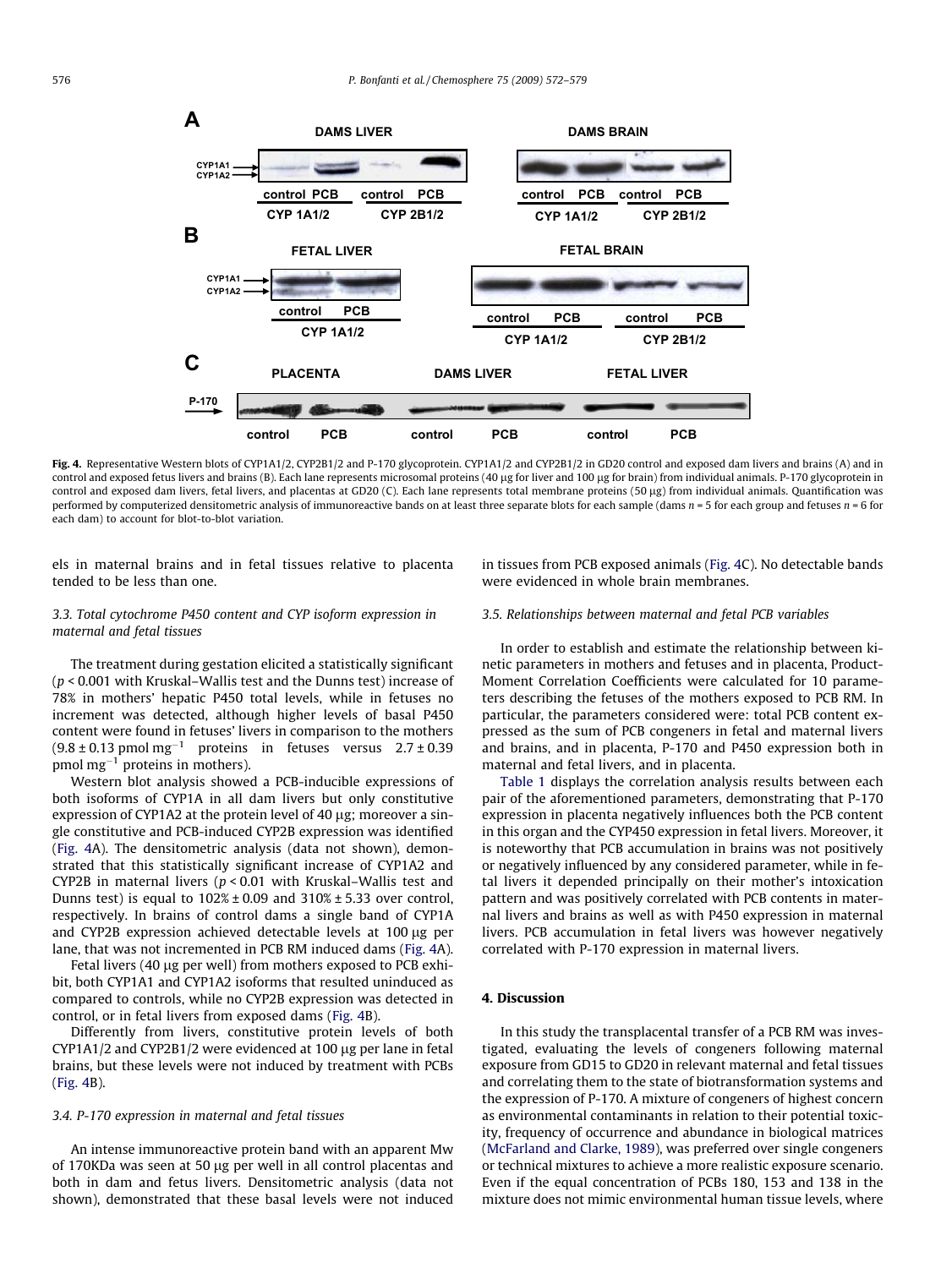#### <span id="page-5-0"></span>Table 1

Pearson Product-Moment Correlations between each pairs of reported 10 variables in treated samples.

|                         | Versus mother<br>liver PCB | Versus mother<br>brain PCB | Versus mother<br>liver P450 | Versus mother<br>liver P-170 | Versus<br>placental<br>$P-170$ | Versus fetal<br>liver PCB | Versus fetal<br>brain PCB | Versus fetal<br>liver P450 | Versus fetal<br>liver P-170 |
|-------------------------|----------------------------|----------------------------|-----------------------------|------------------------------|--------------------------------|---------------------------|---------------------------|----------------------------|-----------------------------|
| Placental<br><b>PCB</b> | $-0.3202(0.4009)(9)$       | $-0.1384(0.7225)(9)$       | $-0.3424(0.3670)(9)$        | 0.3632(0.3367)(9)            | $-0.7722(0.0147)(9)$           | $-0.2709(0.4808)(9)$      | 0.2963(0.4388)(9)         | 0.6334(0.0671)(9)          | 0.4099<br>(0.2732)(9)       |
| Mother<br>liver PCB     |                            | 0.8696(0.3288)(5)          | 0.9966(0.0524)(16)          | $-0.9858(0.1072)(16)$        | 0.4112(0.1278)(15)             | 0.5739(0.0201)(16)        | $-0.2782(0.2967)(16)$     | $-0.3676(0.1777)(15)$      | 0.0121<br>(0.9657)(15)      |
| Mother<br>brain PCB     |                            | -                          | 0.8260(0.3812)(5)           | $-0.7745(0.4360)(5)$         | 0.4202(0.1189)(15)             | 0.4980(0.0496)(16)        | $-0.3468(0.1881)(16)$     | $-0.3035(0.2715)(15)$      | 0.1350<br>(0.6314)(15)      |
| Mother<br>liver P450    |                            |                            |                             | $-0.9963(0.0548)(5)$         | 0.3994(0.1403)(15)             | 0.5721(0.0206)(16)        | $-0.2604(0.3301)(16)$     | $-0.3690(0.1759)(15)$      | $-0.0086$<br>(0.9757)(15)   |
| Mother<br>liver P-170   |                            |                            |                             |                              | $-0.3841(0.1575)(15)$          | $-0.5663(0.0222)(16)$     | 0.2401(0.3705)(16)        | 0.3678(0.1774)(15)         | 0.0303<br>(0.9147)(15)      |
| Placental<br>$P-170$    |                            |                            |                             |                              |                                | 0.3395(0.2157)(15)        | $-0.4198(0.1193)(15)$     | $-0.6470(0.0091)(15)$      | $-0.3155$<br>(0.2521)(15)   |
| Fetal<br>liver PCB      |                            |                            |                             |                              |                                |                           | 0.2807(0.2923)(16)        | $-0.1984(0.4784)(15)$      | $-0.1055$<br>(0.7084)(15)   |
| Fetal<br>brain PCB      |                            |                            |                             |                              |                                |                           |                           | $-0.3676(0.1777)(15)$      | 0.0121<br>(0.9657)(15)      |
| Fetal liver P450        |                            |                            |                             |                              |                                |                           |                           |                            | $-0.0002$<br>(0.9994)(15)   |
| Fetal liver<br>$P-170$  |                            |                            |                             |                              |                                |                           |                           |                            |                             |

Note: Total PCB content in placentas, in both fetal and maternal livers and brains, P-170 and P450 expression in placentas and both in maternal and fetal livers of treated samples were analyzed using Pearson correlation me each locations of the table the number in parenthesis is a p-value which tests the statistical significance of the estimated correlations. The following pairs of variables have a statistically significant non-zero correlat confidence level (in bold): placental PCB and placental P-170; fetal liver PCB and mother liver PCB; fetal liver PCB; fetal liver PCB and mother brain PCB; fetal liver brain PCB; fetal liver PCB; fetal liver brain PCB and and placental P-170. Correlation between the pair of variables mother liver PCB and mother liver P450 is at the limit of the 95% confidence level (in Italic). The second number in parentheses is the number of pairs of data used to compute each coefficient.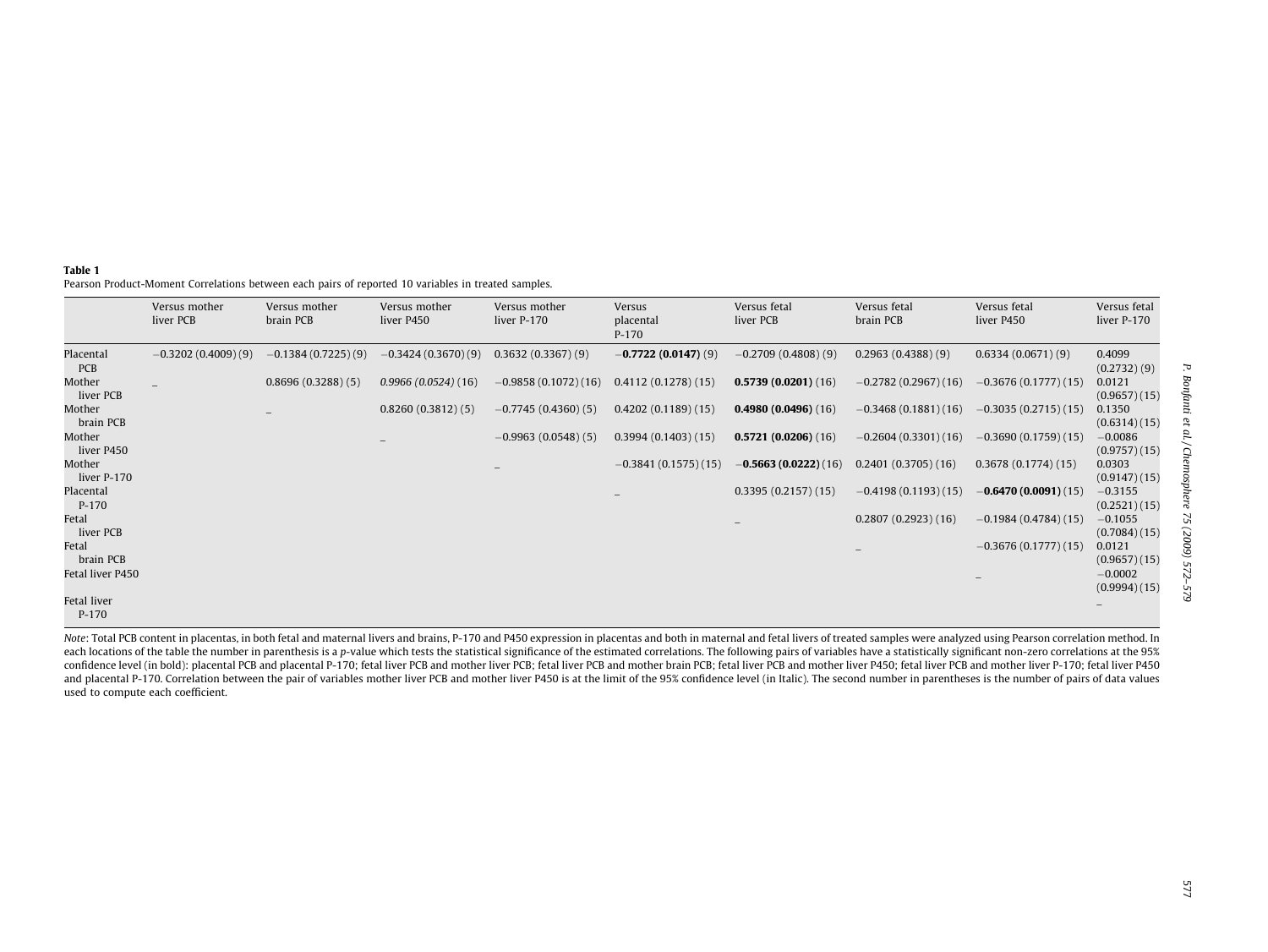PCB153 is usually the dominant congener, we have chosen this approach to evidence a possible selective accumulation of the three congeners. Our data indicate that the PCBs are partitioned among the maternal tissues considered without a selective accumulation. In brains and in placenta the pattern of sequestration appears uncorrelated to the physical–chemical PCB properties, while in maternal livers, the levels of PCB congeners were correlated with their log Octanol–Water Partition Coefficient ( $Log K_{ow}$  6.78 for PCB138, 6.73 for PCB153 and 7.14 for PCB180) [\(Ballschmiter](#page-7-0) [et al., 2005\)](#page-7-0) with a statistically significant accumulation of PCB180 in comparison with PCBs 153 and 138. Fetuses are not excluded from maternal PCB disposition, confirming that a clear placental transfer of these compounds occurs. This is consistent with a restricted protection towards these relatively small and high lipophilic molecules provided by the placenta ([Lyche et al., 2004\)](#page-7-0). As suggested by [Koppe et al. \(1992\)](#page-7-0) in humans 10–20% of fetal fatty acids have maternal origin and PCBs may cross the placenta bound to them because of their fat solubility. Nevertheless, assuming that PCB levels in placenta correlate with those circulating in maternal blood as previously established [\(Wang et al., 2004; Chao et al.,](#page-7-0) [2007\)](#page-7-0), our study demonstrates that fetal tissues are able to accumulate PCBs to a lower extent than placenta. Conversely in dams, the livers, but not the brains, show higher levels of PCBs compared to placentas and this points out a hepatic sequestration capability. This retention could be related to an increase of maternal liver triglyceride concentration resulting from the adaptation of maternal lipid metabolism required for fetal growth ([Cunnane and Arm](#page-7-0)[strong, 1990](#page-7-0)). In addition the liver has an elevated metabolism and a high blood flow rate, which makes it a depot organ for PCBs ([deJongh et al., 1993\)](#page-7-0). The concept of the liver as a ''depot organ" for different halogenated compounds has been described by [Dili](#page-7-0)[berto et al. \(1999\) and Chen et al. \(2001\)](#page-7-0), who have shown that TCDD and dioxin-like congeners, such as PCB126, induce besides CYP1A1, CYP1A2, an isoform able to bind and sequester these compounds in livers. In our study, basing on the strong induction of CYP1A1/2 in maternal livers, one can infer that PCB126 reaches the maternal liver, as shown by induction of CYP1A1/2, although the analytical method was not sufficiently sensitive to quantify it. Nevertheless it cannot be excluded that CYP1A1/2 expression was induced by the contribution of the other congeners tested. A very high response was evidenced also for CYP2B isoforms and CYP450 total content indicating that in dams the PCB RM induces an active hepatic metabolic state that might produce the biological character to potentially increase the risk of procarcinogen bioactivation in mother and consequently in offspring ([Wakui et al, 2006\)](#page-7-0). Nevertheless, it is important to underline that this risk is referred to high doses of PCBs, whereas at lower environmental levels CYP induction would be minimal. In spite of the high dose tested, in fetuses the constitutive CYP1A1/2 levels were not transplacentally induced by PCB treatment, whereas for CYP2B no protein bands were seen in control or exposed fetuses. This result confirms the lack or low expression in rat fetuses of many CYP450 isoforms detected in adults, as reported by [Czekaj et al. \(2005\).](#page-7-0) Nevertheless, whether CYP450 gene regulatory mechanisms are present in fetal tissues remains controversial. [Pineau et al. \(1991\)](#page-7-0) showed that CYP1A1/2 mRNAs and proteins were not expressed in livers of untreated rodent fetuses, but several studies have established that CYP1A enzymes can be induced transplacentally in fetal rat livers by potent inducers such as TCDD [\(Bell et al., 2007](#page-7-0)), PCBs and 3-MC ([Borlakoglu et al., 1993\)](#page-7-0). Taking this into consideration, it can be hypothesized that the lack of CYP1A response in fetal livers is not ascribable to the inherent incompetence of fetal tissues to respond to inducers such as PCB126, but it seems most likely that PCB126 does not reach the fetus at significant levels. The same explanation could be argued for the other three congeners, that were present in fetal livers in amounts 7-fold lower than in maternal livers. The limited bioavailability for PCB126 could be related to the strongly induced CYP1A2 isoform, capable of anchoring this congener by sequestering it in maternal livers as reported by [Dra](#page-7-0)[gin et al. \(2006\) and Bell et al. \(2007\).](#page-7-0) Instead for PCB153, 138 and 180, a dissimilar disposition occurs in fetuses compared to the mothers as the PCB levels in fetal brains are higher in comparison to those in livers when normalized to lipid-weight. This data is highly relevant considering that a number of studies have reported negative associations between prenatal PCB exposure and neurodevelopmental disturbances [\(Kuriyama and Chahoud, 2004](#page-7-0)).

In terms of CYP450 expression, both maternal and fetal brains appear positive for one of the two isoforms of CYP1A and CYP2B, nevertheless, the highlighted constitutive levels were not induced in response to PCBs measured in these organs probably because of the low levels of congeners detected, maybe below the inducibility threshold. Although the complete spectrum of specific CYP isoform expression in brains has not yet been defined, it is known that CYP1A1 is the principal constitutively expressed isoform in extra hepatic organs, but inducible in the liver as well as extrahepatic tissues, as opposed to CYP1A2, which is generally recognized as a predominantly hepatic in both constitutive and inducible expression.

However, the expression of CYP450 in brains suggests that the CYP-dependent metabolism in this organ may have important toxicological implications and may result in complex drug–chemical interactions, with potentially severe effects on the central nervous system.

Many authors have considered the role of membrane-bound cellular drug transporters and their effect on the pharmacokinetic behaviour of compounds. In particular P-170, one of these transporters, is considered a gatekeeper in placenta and blood-brain barrier (BBB) where it prevents xenobiotic release to the fetus and to the central nervous system, respectively ([Tampal et al.,](#page-7-0) [2003; Novotna et al., 2004\)](#page-7-0). We investigated the expression of P-170 in search of evidence of a modulation in its protein levels coordinated to CYP450 response. Our results demonstrate that maternal and fetal livers, as well as placenta, are equipped with constitutive levels of P-170. Unfortunately P-170 detection in brains failed, probably because of the scarcity of samples that did not allow us to obtain enriched fractions of luminal membranes. The PCB congeners used here do not co-induce P-170 as previously demonstrated for many other prototypical inducers of specific CYP450 isoforms ([Fardel et al., 1996; Colombo et al., 2003\)](#page-7-0). Basing on these experiments, it is impossible to draw a conclusion about the role of P-170 in protection of maternal and fetal organs from exposure to PCBs. Concerning this aspect, studies performed by [Tampal et al. \(2003\)](#page-7-0) have demonstrated that PCBs are able to bind this glycoprotein, and this could influence PCB disposition. Indeed Pearson Product-Moment Correlation, applied to data obtained in the treated group, suggests that the levels of this defence mechanism in maternal livers are negatively correlated with PCB accumulation in fetal livers.

In conclusion the present study documented that mammalian offspring are not completely protected from exposure to PCBs by placental barrier and that PCB accumulation in fetuses depends principally on the mothers' intoxication pattern. Nevertheless the levels of PCBs reaching fetus are not sufficient to induce CYP protein expression, even at the high dose administered to the mother. In contrast in treated dams the active hepatic metabolic state, due to over expression of CYP450, can potentially increase procarcinogen bioactivation risk but also detoxify other chemicals. Moreover the relatively high concentration of PCBs in fetal brains place this organ at more elevated risk of PCB toxicity in comparison with livers.